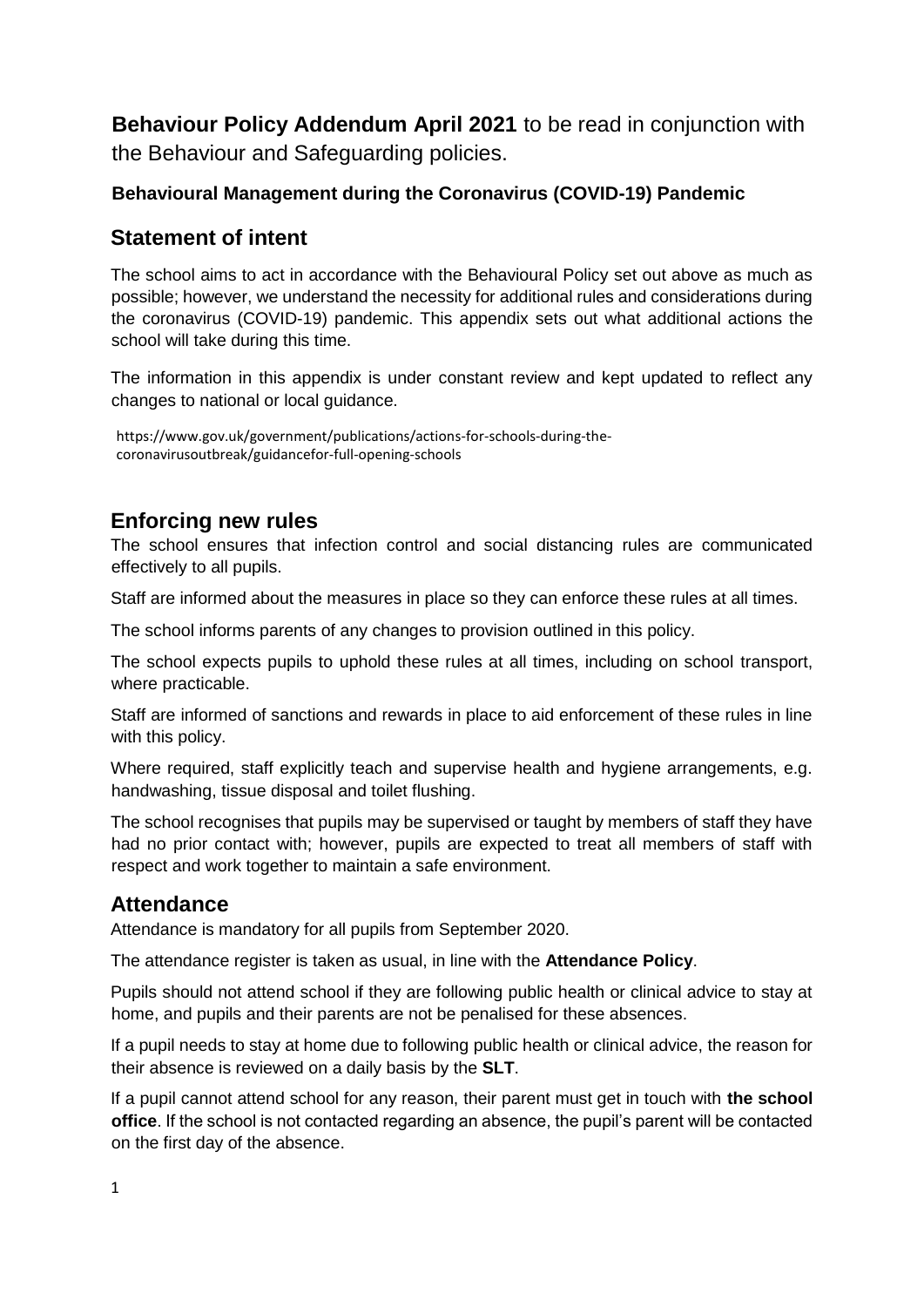Non-attendance is managed in line with the **Attendance Policy**, which includes specific provisions that will be followed during the coronavirus pandemic.

Attendance is monitored, and specific interventions put in place to reengage non-attending pupils.

In the event that a parent of a child with coronavirus symptoms insists they attend school, the school has the right to refuse the pupil attendance if in its reasonable judgement it is necessary to protect their pupils and staff from possible infection with coronavirus.

# **Arrival and departure**

The school expects pupils to follow all arrival and departure arrangements to the best of their ability and to arrive at the correct time.

Pupils are expected to participate in any infection control and social distancing measures, e.g. hand washing, before entering and exiting the school.

The school expects pupils to move immediately to their learning area after sanitising their hands upon arrival.

Upon departure from school, the school expects pupils to move immediately from the school buildings and not to linger on the school premises without good cause, e.g. they are waiting to be picked up.

#### **Hygiene and infection control**

The school has conducted and will adhere to the **Coronavirus (COVID-19): Risk Assessment for Full Opening in September** in order to enforce adequate and practical measures to protect the health and safety of both staff and pupils.

The school understands that younger children and those with complex needs may not understand why the infection control measures need to be in place and may struggle to follow them. These pupils are supported to adhere to the measures and their needs are taken into account with regards to discipline and giving rewards.

Pupils remain within their assigned 'bubbles' and avoid mixing with others as much as possible – staff reinforce this behaviour through teaching, rewards and supervision.

Pupils are expected to wash their hands for at least 20 seconds with soap and water, and/or alcohol-based hand sanitiser:

Upon arrival at school. Before and after consuming food. After using the toilet. After coughing or sneezing. When they return from breaks. When they change rooms.

Younger pupils and those with complex needs are helped to clean their hands properly and are supervised when using hand sanitiser.

Pupils are expected to maintain good hand and respiratory hygiene at all times while in school, to the best of their ability.

Pupils are expected to dispose of tissues using the litter bins provided.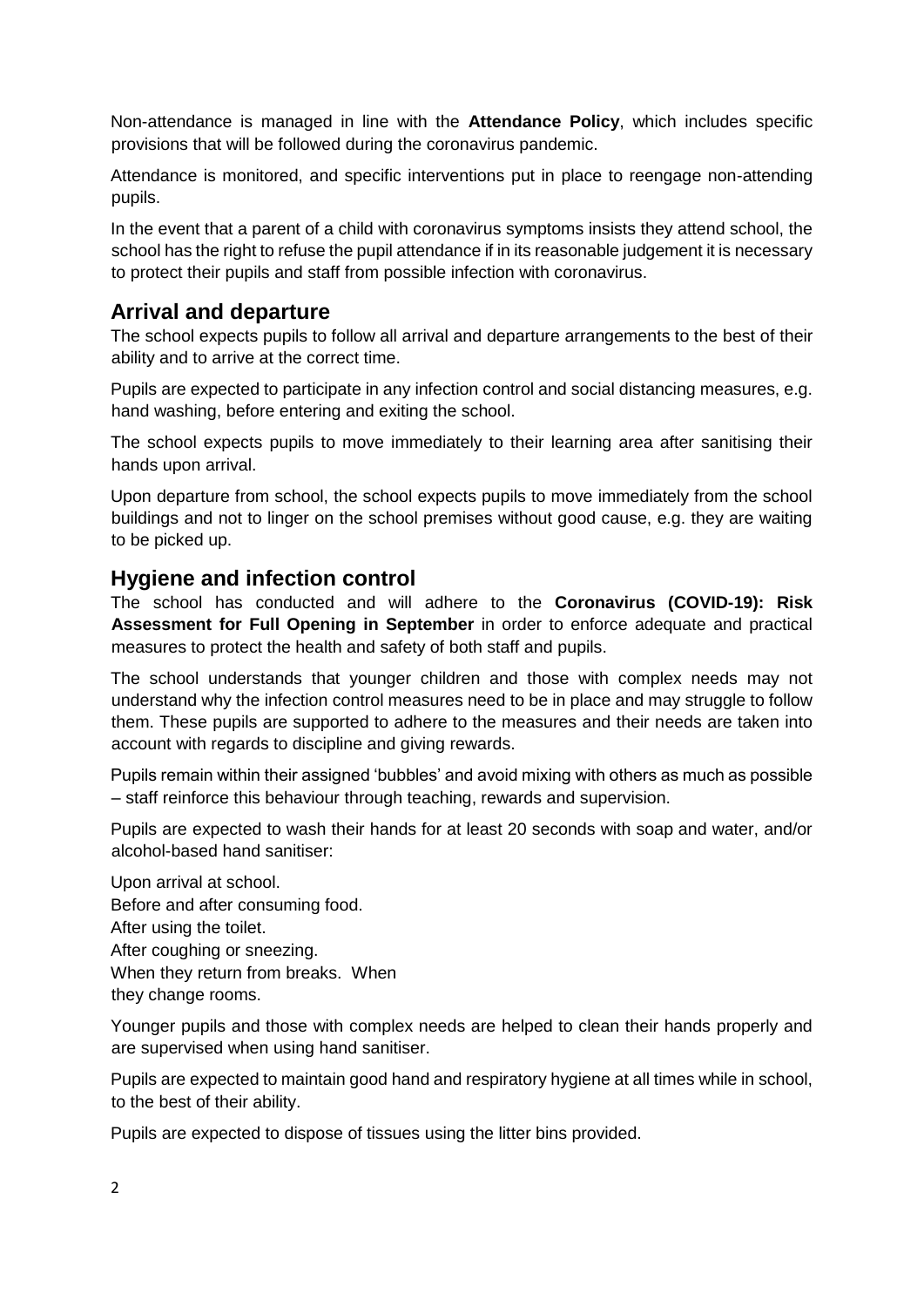Pupils are expected to use infection control provisions responsibly, e.g. using hand sanitiser as directed.

Pupils are discouraged from sharing equipment which pose a higher risk of infection.

Pupils are expected to understand that schools must have an increase of ventilation, meaning windows and doors may need to be open more frequently; therefore, they are expected to dress appropriately for potentially cooler temperatures.

Pupils are encouraged to take part in asymptomatic, twice-weekly home testing and report results to the school and NHS Test and Trace; however, it is not a compulsory requirement and there will be no subsequent implications if they decide to opt out.

The school prohibits pupils from spitting, biting, and purposefully coughing in another person's vicinity, or other behaviours that increase the risk of spreading infection, e.g. purposefully disposing of soiled tissues in an unsafe manner.

The school understands that some pupils with complex needs will struggle to maintain good respiratory hygiene, e.g. those who spit uncontrollably or use saliva as a sensory stimulant. Individual risk assessments are conducted for these pupils to ensure their safety and the safety of the staff who work with them.

Pupils whose behaviour is purposefully contrary to the infection control measures in place will be disciplined in line with this policy.

Pupils who are deemed unable to fully adhere to infection control rules, e.g. some pupils with SEND or younger children, are not disciplined for poor behaviour in this regard – positive behaviour is reinforced using praise and rewards.

Members of staff encourage pupils who are deemed unable to fully adhere to infection control rules to practice good infection control behaviours to the best of their ability, through teaching, praise and supervision.

Pupils are required to wear face coverings, unless they are exempt from wearing face coverings, these pupils are identified with a coloured star on their blazer, in communal areas outside the classroom where it is difficult to maintain social distancing, e.g. corridors, and in classrooms during lessons when social distancing cannot be maintained.

When removing a face covering, pupils must:

Not touch the front of their face covering during use or when removing them.

Wash their hands immediately on arrival to school.

For temporary face coverings, dispose of them in a covered bin.

For reusable face coverings, store them in a plastic bag.

Wash their hands after removing the face covering.

Pupils are not expected to wear face coverings when outside the school premises and/or if they are taking part in exercise or strenuous activity, e.g., PE lessons.

Pupils will be provided with two face masks and a visor. Pupils are expected to arrive their own face coverings; however, the school will keep a small contingency supply available for pupils.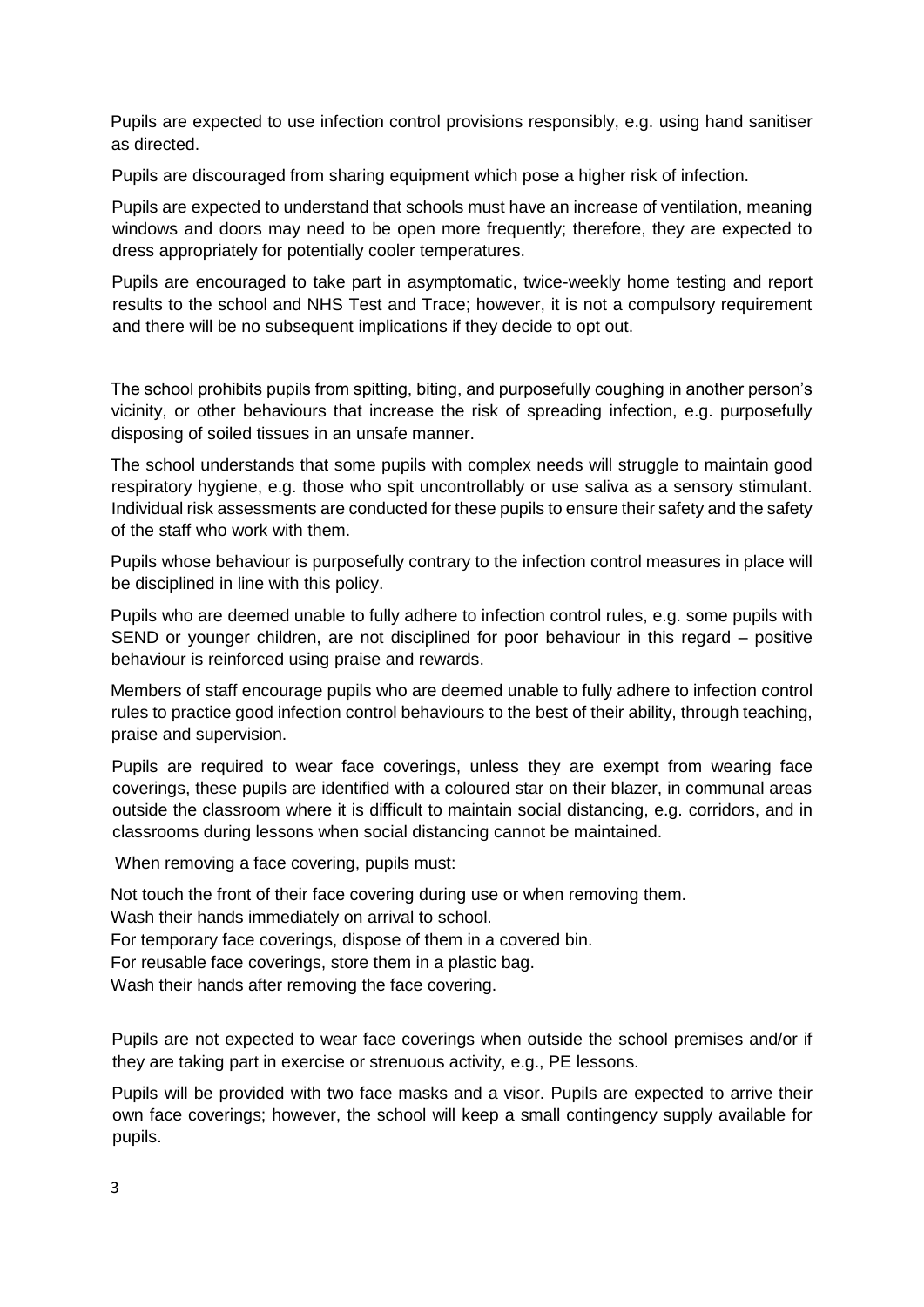# **Social distancing General**

Pupils adhere to the social distancing measures put in place by the school, which are fully set out in the school's **risk assessment**.

Pupils form orderly queues, e.g. when waiting to use the toilets, using the two metre floor markings where necessary, and they are respectful and patient towards their peers.

Pupils are expected to:

Refrain from close contact with people who display symptoms of coronavirus. Remain at least two metres apart from other people, where practicable. Remain within their assigned bubbles.

Where is it not practicable for pupils to remain two metres apart from others, they are expected to maintain as much distance between themselves and others as possible and to ensure their time in close proximity to others is limited.

Pupils are placed into bubbles and they are not permitted to mix with other pupils outside this bubble, unless instructed to do so by their class teacher.

Pupils whose behaviour is purposefully contrary to the school's social distancing measures are disciplined in line with this policy.

Pupils who are deemed unable to fully adhere to social distancing measures, e.g. some pupils with SEND or younger pupils, are not disciplined for poor behaviour in this regard – positive behaviour is reinforced using praise and rewards.

Members of staff encourage pupils who are deemed unable to fully adhere to social distancing measures to keep away from others, to the best of their ability, through teaching, praise and supervision.

#### **In the dining Hall and Canopy**

The school expects pupils to respect the health and safety of catering and canteen staff and to follow all infection control and social distancing rules put in place while collecting and eating food.

Pupils are allocated specific time to use the canteen to help adhere to social distancing rules. Pupils do not enter the canteen or dining area unless expressly told to do so by a member of staff.

#### **During sports and exercise activities**

The school expects pupils to follow all social distancing and infection control measures during sports and exercise activities, both indoors and outdoors.

Pupils are expected to remain at least two metres apart, or as far as is practicable.

The school does not permit close-contact sports, play or activities at this time.

Pupils who purposefully take part in close-contact sports, play and activities, or whose behaviour purposefully poses a greater risk of infection, are disciplined in line with this policy.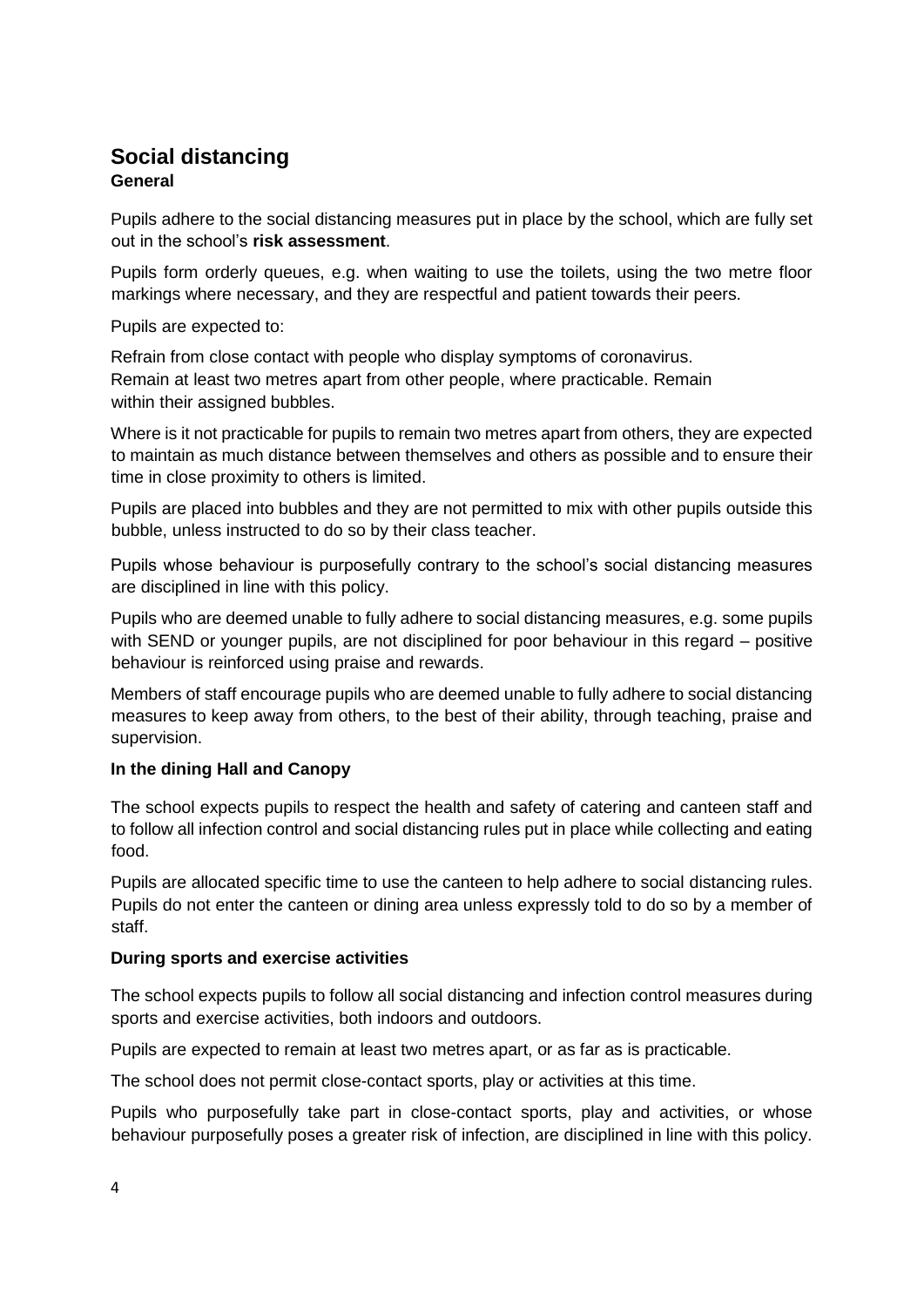Pupils who are deemed unable to adequately follow social distancing or infection control measures during sports, activities and play are not disciplined – correct behaviour is reinforced by a member of staff.

#### **During Assemblies.**

At present assemblies will be via a virtual platform.

# **Moving around the school**

The school expects all pupils to move around the school following the school's arrangements, as set out in their bubble information.

The school prohibits pupils from lingering in walkways, including stairs, and other communal areas without good cause.

Pupils are expected to move directly from one destination to the next at the times allotted to them and in their assigned groups, e.g. moving from one class to another or using the canteen.

Pupils may leave the classroom to use the toilets or other sanitary facilities one at a time, with permission from a member of staff and this is entered in to the Pupils Passport.

Pupils who purposefully and continuously linger in walkways and communal areas without good cause are disciplined in line with this policy.

# **Ill health and infection**

The school expects pupils to report to a member of staff at the relevant Pastoral Hub as soon as possible if they are feeling unwell and showing symptoms of coronavirus, or believe a peer is showing symptoms of coronavirus.

Any bullying or harassment towards pupils who have had, currently have, or are suspected to have coronavirus is not tolerated – this behaviour is addressed in line with this policy and the **Anti-Bullying Policy**.

The school allocates suitable areas that can be used to isolate pupils who shows symptoms of coronavirus whilst they wait for their parent or primary carer to collect them. **Family Meeting Room.** 

The school does not encourage pupils under the age of 16 to download and use the NHS COVID-19 app on school premises; however, if pupils under the age of 16 are notified to selfisolate via the NHS COVID-19 app while on the school premises they will not be disciplined for using their phones on site.

Pupils who have been advised to self-isolate at school while waiting to go home are expected to follow all infection control and social distancing rules in place and must not leave the area used to isolate them until their parents or primary carer picks them up.

# **The school premises**

Pupils are prohibited from entering areas of the school that have been closed for cleaning, social distancing, or infection control purposes.

Pupils who purposefully access prohibited areas of the school without permission are disciplined in line with this policy – pupils who are deemed unable to fully adhere to these restrictions are not disciplined and the correct behaviour is reinforced instead.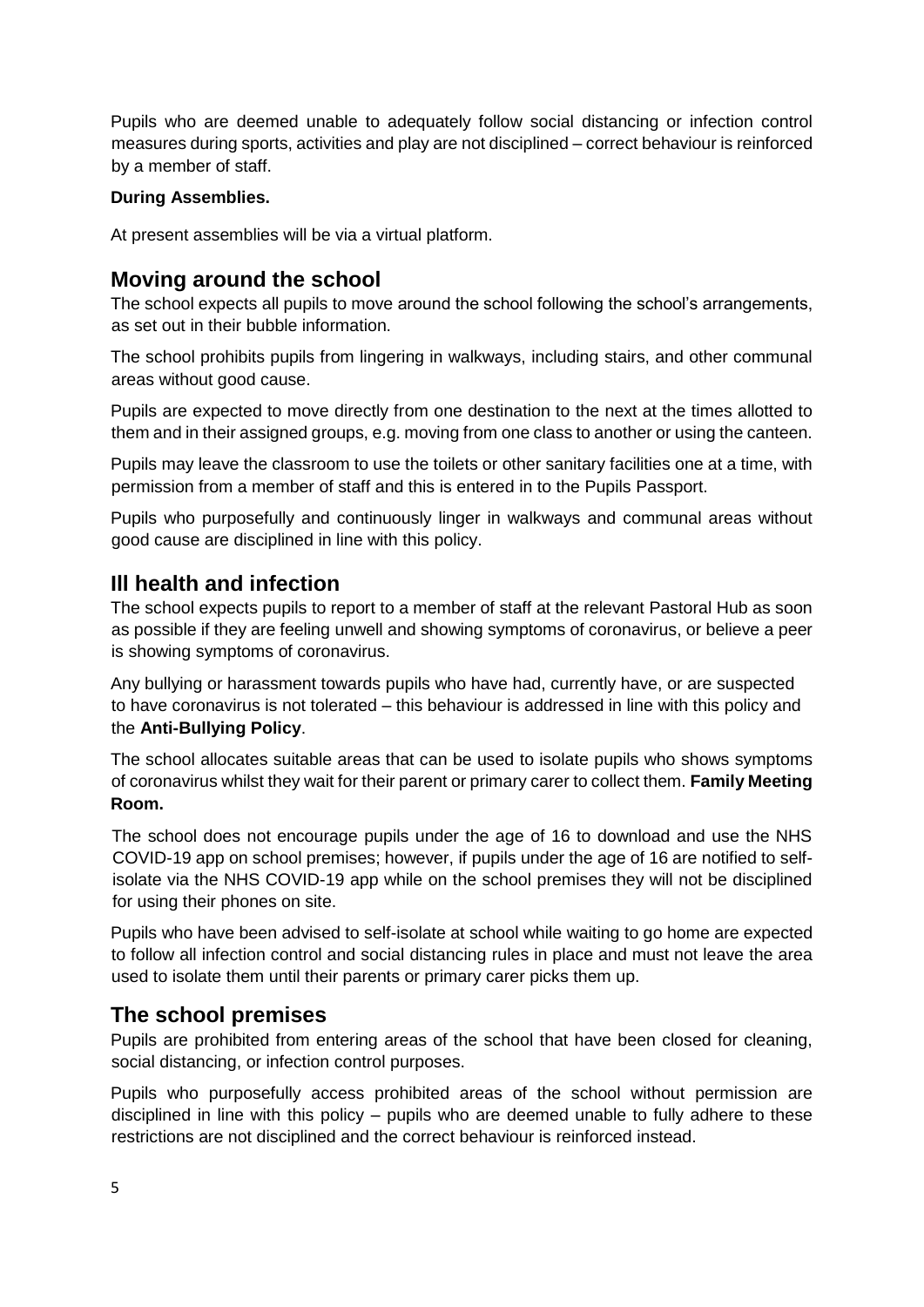# **Break time and lunchtime arrangements**

The school expects pupils to adhere to social distancing and infection control measures, to the best of their ability, during lunchtimes and break times.

Pupils are expected take their breaks and lunchtimes within their permitted bubbles and only in designated areas.

# **School uniform**

The school expects all pupils to wear uniform while in school, in line with the **School Uniform Policy**.

Parents do not need to clean their child's uniform any more often than usual.

Pupils come into school in their School PE kit on the day they have practical PE.

## **Managing the behaviour of remote learners**

While all pupils will return to school in September, there may still be times when pupils need to learn remotely, e.g. due to a local lockdown or when the pupil is following health advice to stay at home.

Pupils who are learning remotely off-site are expected to adhere to this policy and the **Pupil Remote Learning Policy,** where applicable.

Pupils who have been instructed to shield or have been instructed to self-isolate will engage with remote learning if they are physically well enough to do so.

If pupils are unable to engage with remote learning the parents must notify the school as soon as possible to discuss the issue further.

The school expects pupils who are learning remotely to uphold good behaviour at all times and to:

Attend remote classes or group sessions on time.

Complete the work that has been set and return it on time, to the best of their ability.

Keep all communication polite and appropriate, and in line with the school's remote learning arrangements.

Not misuse or mistreat the resources or technology utilised for the delivery of remote learning. Report any issues, including harassment or bullying from their peers, to their teacher.

Where discipline must be deferred until the pupil returns to school, the **head teacher** informs the pupil's parent via **letter** and the pupil will be disciplined when it is safe to do so.

# **Support for pupils**

The school understands that adverse experiences and/or lack of routines of regular attendance and classroom discipline may contribute to disengagement with education in some pupils, resulting in increased incidences of poor behaviour.

Relevant staff work with pupils who are struggling to reengage with school and who are at risk of being absent and/or persistently disruptive, including providing support for overcoming barriers to attendance and behaviour and to help them reintegrate back into school life.

Where a pupil requires additional support, relevant staff consider what support or reasonable adjustments are needed and develop a plan to deliver this support.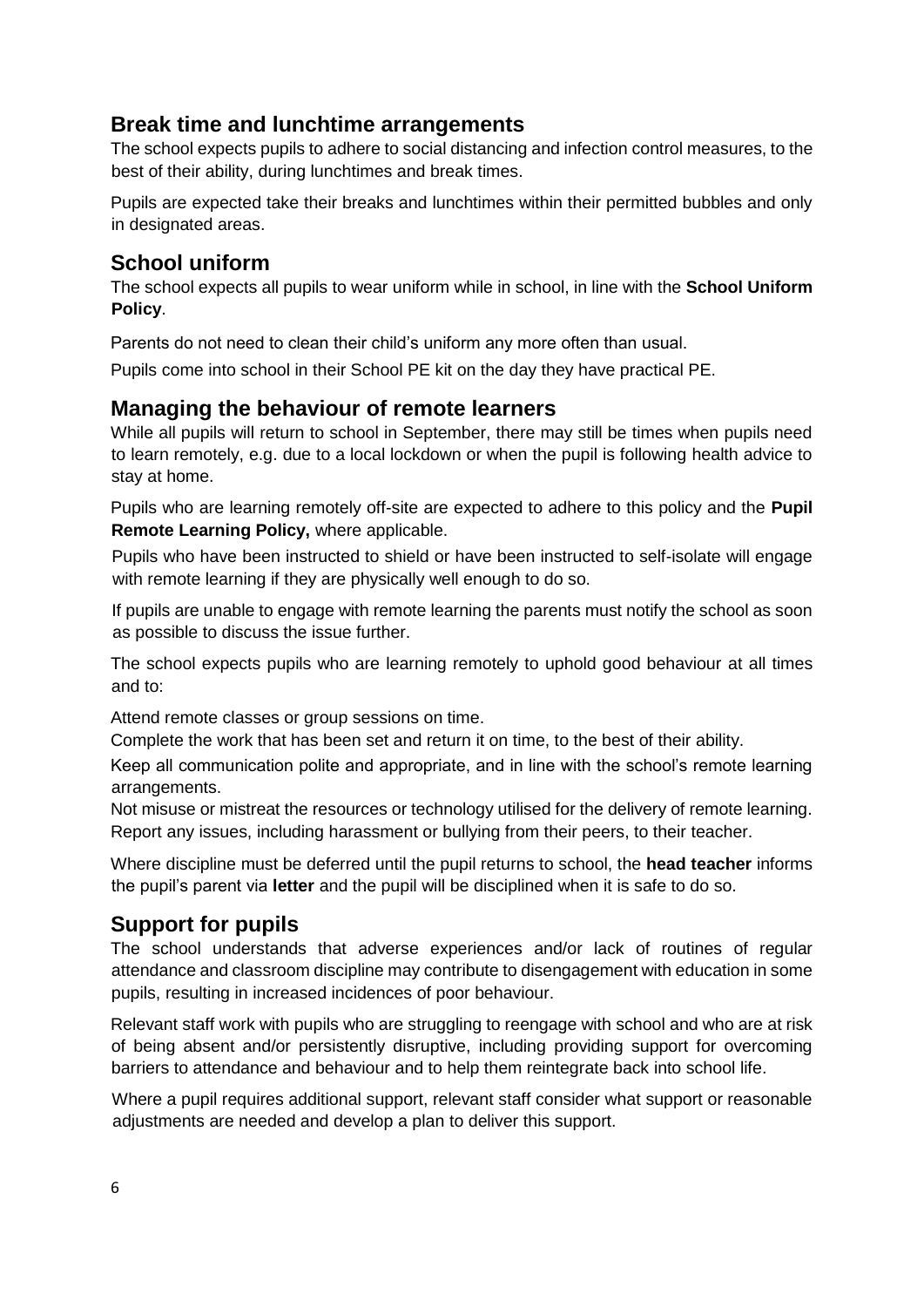EHC plans, pastoral support plans or multi-agency plans for relevant pupils are kept up-todate.

Pastoral staff and the DSL and their deputies undertake the appropriate training to ensure they are able to spot signs of distress and poor mental health.

The school understands that some pupils will return to school in March having been exposed to a range of adversity and trauma, which may lead to an increase in social, emotional and mental health (SEMH) concerns.

In order to ensure all Year groups are supported at this time, the school has a Pastoral Hub. This Hub will have a Pastoral Manager and Inclusion lead and additional SSA support. Appropriate support for pupils with SEMH issues can be arranged, including arranging access to services such as Healthy Young Minds, social workers and counsellors.

The **SENCO** works with local services to ensure services and support are in place for pupils with SEND to allow them a smooth return to school.

## **Rewards and discipline**

Rewards and discipline are given in line with this policy, where practicable – discipline that cannot be given with immediate effect to remote learners is carried out in line with the **remote learning policy.** 

Staff ensure that any rewards given adhere to the school's infection control and social distancing measures. Stamps, achievement points, phone calls home are all encouraged.

The school understands that pupils may have had different experiences during the coronavirus pandemic and that this may affect how pupils re-adapt to a school environment and its routines.

Where the school recognises that a pupil's challenging behaviour may be linked to their experiences during the coronavirus pandemic, e.g. bereavement, it acts in line with relevant policies and ensures adequate wellbeing support is offered.

#### **Exclusions**

All poor behaviour is addressed in line with this policy and discipline remains rational, reasonable, fair and proportionate.

Persistent poor behaviour, including the persistent, purposeful refusal to follow the school's social distancing and infection control rules, may result in the pupil being excluded from school in the interests of the health and safety of the pupil and others.

The head teacher retains the power to exclude pupils on disciplinary grounds – all exclusions and their arrangements are carried out in line with the **Exclusions Policy**, where practicable. Permanent exclusion is only be used as a last resort.

Where a pupil with a social worker is at risk of exclusion, their social worker is informed and involved in relevant conversations.

The **head teacher** liaises with the LA and the parents of a permanently excluded pupil to arrange alternative provision to minimise any breaks in education, and the **governing board** meets to discuss reinstatement within 15 school days.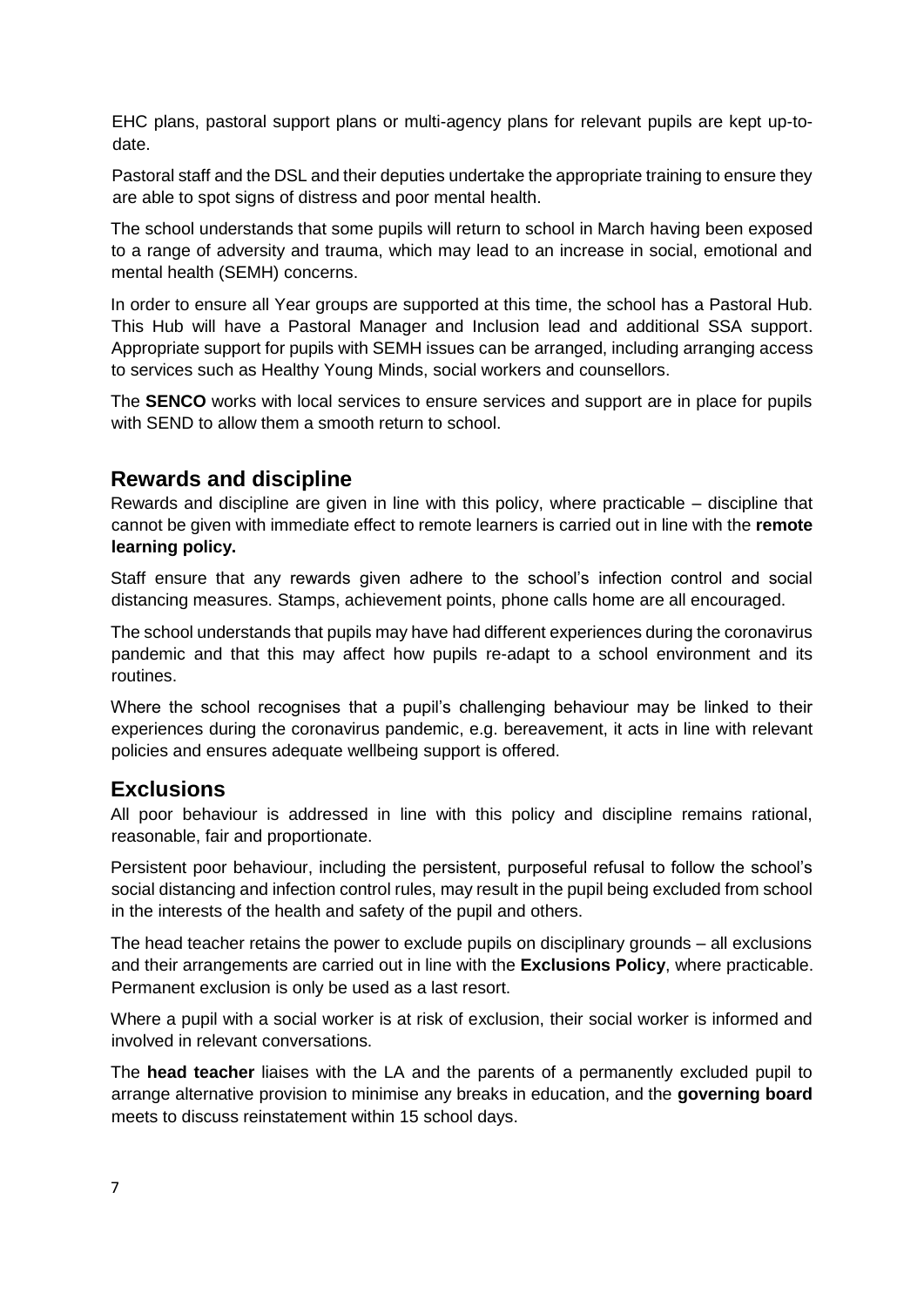Where the pupil's reinstatement is declined, parents have 25 school days to apply for a review of this decision before the school deletes the name of a permanently excluded pupil from their admissions register.

The timeframes set out in the **Exclusions Policy** remain in force, where practicable. This applies to all exclusions, including those that were issued before 23 March 2020.

Where a deadline cannot be met, meetings and panel hearings may take place even if the relevant deadline has been missed – where necessary, the **governing board** decides whether any meetings should be delayed.

If it is decided, as per the criteria in the **Exclusions Policy**, that it is not appropriate for meetings to take place in person within the usual timeframe, remote access meetings are used.

In the event that a remote access meeting is necessary, the **governing board** ensures that any technology used for these meetings is understood by all participants, and that support is facilitated for any participant who may need it.

The authority who arranges the remote access meeting takes reasonable steps to facilitate all participants' access to the required technology.

Procedural requirements for exclusion meetings under normal circumstances remain in place during remote access meetings, e.g. if a parent requests a SEND expert to advise the review panel.

Families are made aware that they do not have to consent to a remote access meeting, but that this will likely result in the meeting being delayed.

Every effort is made by the chair of the meeting to ensure that all participants understand and engage with the proceedings:

- Clear instructions are provided about how to join the meeting
- A named person is indicated to whom participants can address questions beforehand
- The chair explains the agenda at the outset of the meeting, and outlines guidance with regards to how the meeting will be run

The **governing board** takes reasonable steps to ensure that meetings are arranged for a time when all parties are able to attend or attend virtually.

The school will make every reasonable effort to avoid excluding any looked-after child.

Where a looked-after child is at risk of exclusion, the school will contact the relevant authorities as soon as possible to consider ways to help the child and avoid exclusion becoming necessary.

Where a previously looked-after child is at risk of exclusion, the school will discuss this with the child's parent or guardian and seek advice from their virtual school head.

#### **Close contact behavioural management**

Behavioural management which requires the use of reasonable force or restraint as a last resort is carried out in line with the **Positive Handling Policy**.